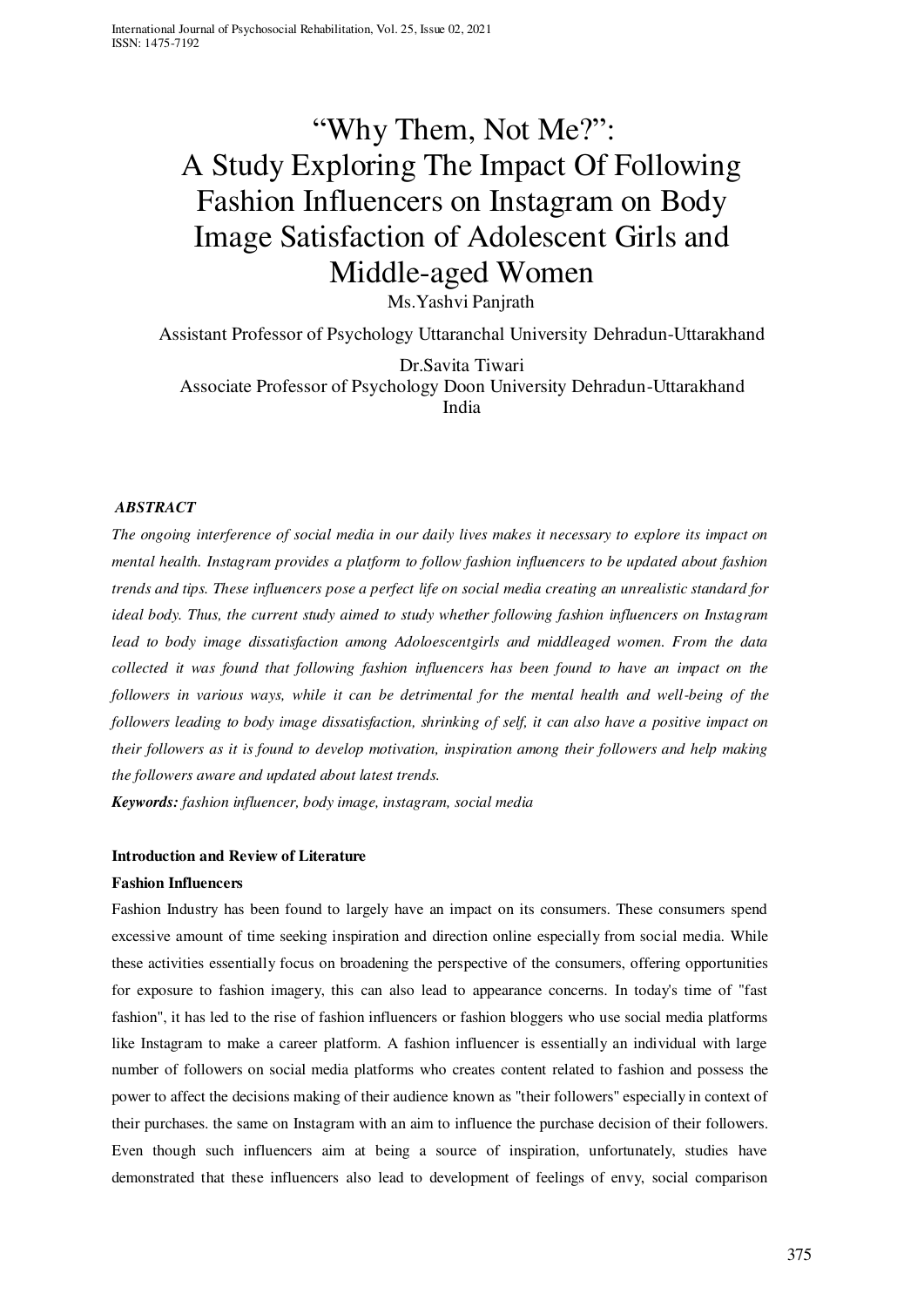thereby affecting one's body image and self-esteem. One possible explanation for this social comparison with these influencers is because they are more alike with their audience than traditional celebrities.

#### **Body Image Dissatisfaction and Social Media**

The winsomeness of human body has always been given considerable importance in human society. People want to be at par with the ideal of their time and culture and thus, it may be said that it is out of zeitgeist that fashionable body emerges out. The external appearance has been found to affect our lives is many ways. Body image is often found to be distorted when we emphasise on the shape or size of the body and perceive it to be inconsistent with society's standards, or different or inferior from the ideal represented by the media. (Mair,2018). Studies have demonstrated the relationship between media and poor body image which leads to internalization of thin bodies as the ideal leading to eating disorders.

Negative body image is manifested when an individual does not like or appreciate his own body type and feels inferior because of the way they appear and might show hatred and dissatisfaction to the body. This type of dissatisfied body image is a result of exposure to the media in its various forms like television, Internet, magazines that portray unrealistic male and females body types that leads to low confidence in people cause inferiority, low self-esteem, social anxiety, dieting and eating disorders. Radford (2007) conducted a study which demonstrated that American women's mental health was being by the media. The study indicated that most American women were in a constant physical as well as mental battle with their weight and body image issues in order to fit in the ideal standards laid by the social media. Such a behaviour has been found to lead to not just body image dissatisfaction but also leads to eating disorders and reduced self-esteem.

In a study by Krahe & Krause (2010) aimed at exploring the influence of thin and normal weight models employed 50 female undergraduate students at a university in Germany and were randomly assigned to one of two experimental groups which were: thin models and normal weight models. The results demonstrated that women who watched advertisements that showed thin models ending up choosing diet variant of snacks whereas women who watched the same advertisement but with normal weight models chose the regular snacks. 64% of participants in the thin model condition and 28% of participants in the normal model condition, chose the diet snack over the normal snack. Similarly, Clark & Tiggeman (2006) carried out a study with 100 female participants aged 9 to 12 years old which aimed to study the influence of media and peer factors on body image dissatisfaction. The participants were asked to complete questionnaire on media exposure including television and magazines, peer influence and body dissatisfaction. The results of this study indicated that 48% of the participants expressed the desire to be thinner as a result of peer group influence and media influence.

Grogan,S. (2008) also tried to study the role of body dissatisfaction in his study titled "Body Image: understanding body dissatisfaction in men women and children". according to the researcher, fashion plays a crucial role in reinforcing thin body types as ideal standards by representing women as much thinner than the actual population.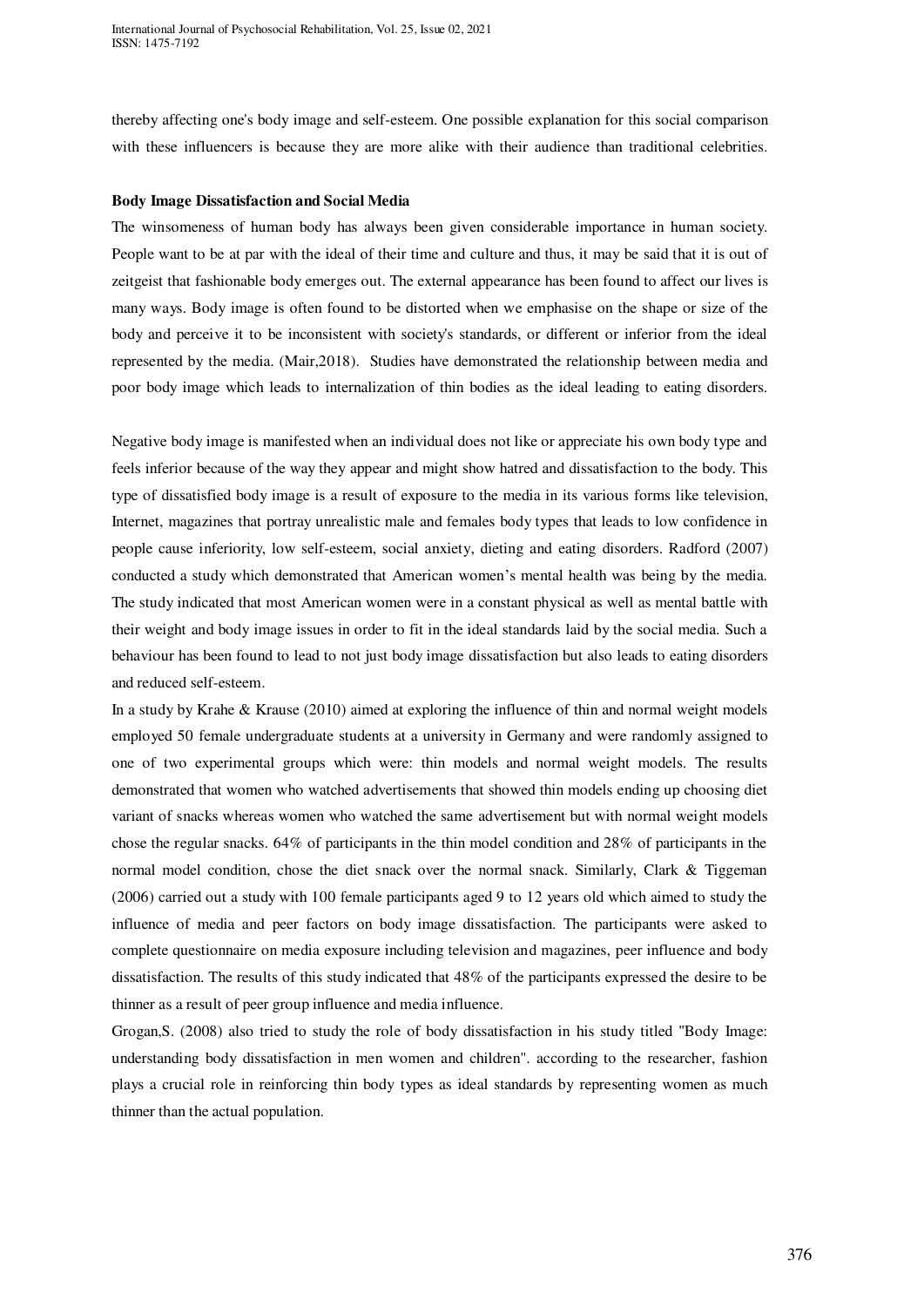The development of negative body image can happen even in early childhood when perceptions of one's body's attractiveness are established through feedback from friends and family. Prejudice against overweight persons displayed by media including books, cartoons, video games that shows overweight characters as unattractive, dumb or evil. The "halo effect" creates the perception for people that have a pleasant body image are said to have more intelligence and more likely to succeed in whatever they do compared to less attractive people (Thorndike 1920). Toys too are found to promote unrealistic body standards. These early childhood issues often are prolonged into adolescence as well. Many researchers have found that rates of body image concerns and disordered eating increases rapidly in adolescence with over 45% of early adolescent girls reporting body dissatisfaction. Considerable amount of literature also suggests pressure from mass media in boys to conform to muscular ideal male body which has found to affect their body satisfaction and body and self-esteem (Mair,2018). Research by YMCA by Dr. Phillipa Diedrichs found that 80% of the men compared to 75% of women had anxieties about their body's perceived flaws. As a result, some men participated in strict exercises and diets to achieve the ideal body. Respondents blamed the media for reinforcing these unrealistic standards.

Most people are found to feel dissatisfied with their appearance for short duration of time. If these thoughts persist despite reassurances from others about their appearances, and this distress begins to hamper daily activities, the individual might be body dysmorphic. It is an anxiety disorder characterised by a person having obsessive preoccupation with and distorted view of how they look along with pervasive intrusive thoughts that some aspect of their appearance is severely flawed and need measures to fix or hide it.

As a consequence, exposure to fashion influencers and the feeling of looking physically unattractive can make individuals even seek cosmetic interventions. increasing numbers of men and women are opting for cosmetic surgeries. In a survey by Swami, V. (2009) of 322 students, body appreciation, media influence, weight status was found to be predictors of considering cosmetic surgery among female undergraduates. Thus, from the above stated literature, it can be noted that social media negatively affects body image contributing to body image dissatisfaction.

#### **1Social Comparison**

Instagram is a social media platform that supplies huge amount of information about other people in respect to what they are doing, how they are feeling. Social media platforms can also be used to gain information to learn about one's own situation. According to social comparison theory (Festinger,1954),people often engage in comparing themselves and their lives to others with regardto the information they receive about others. Keeping in mind that social media offers a huge amount of information, it isn't very shocking when in an interview, students stated that they often compared themselves to others on social media (Fox & Moreland, 2015).

There are both positive and negative affects occur as consequences of social comparison (Dijkstra, Gibbons, & Buunk,2010) Negative affect is the extent to which an person is found to experience aversive emotions like hostility or fear (Watson, Clark, & Tellegen,1988) When individuals state that they find themselves as worse off than others, then this can ignite frustration and resentment thereby, increasing negative affect (Dijkstra et al.,2010) . Chou & Edge 2012 carried out a survey among college aged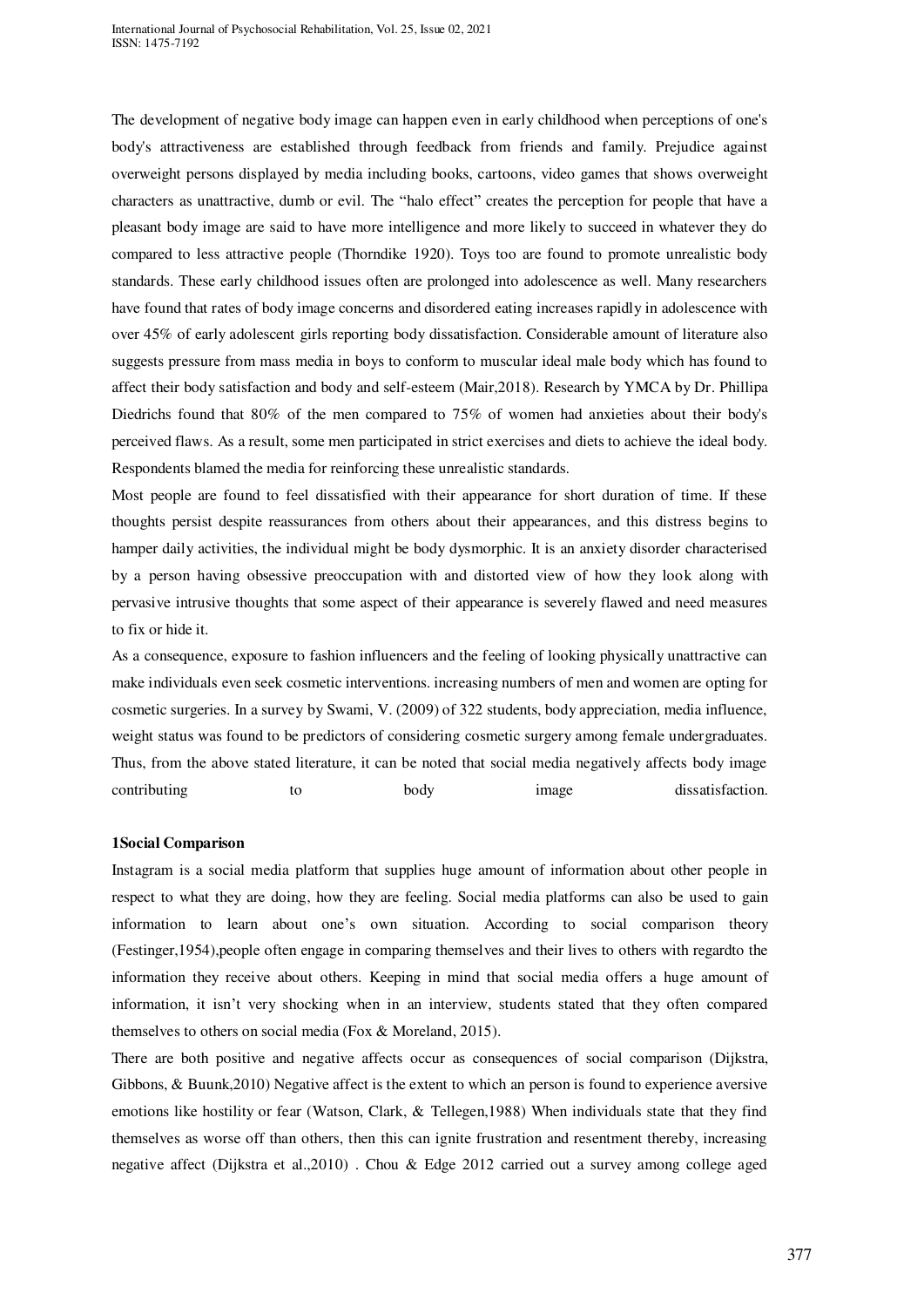students who engage in using social media. The results indicated that these students often felt that other individuals on social media were better off than them. Thus, the very belief that others are better off than us has been found to affect mental health and the wellbeing of that individual (Feinstein et al 2013) feelings of jealousy, envy were also reported in a study by university students as they compared themselves to other individuals on Facebook (Fox & Moreland, 2015).

With an increase in usage of social media platforms like Instagram, there is also an increase in 'upwards social comparison' which means that when we witness another person who also maybe a stranger in a better off position than us in any sphere of life in terms of wealth, education, physical appearances etc., we immediately engage in comparing ourselves to them. Instead of feeling inspired by a posts on Instagram, we become consumed with the urge to make our lives also Insta-worthy. This is often seen in the case of fashion influencers in Instagram, where the followers are left with comparing themselves to these influencers and feeling envious of them. To study this phenomenon, Jiyoung Chae (2018) carried out a study to Explain Females' Envy Toward Social Media Influencers, this study examined personality traits affect females' envy toward influencers through social comparison. Analysis revealed existence of feelings of envy towards the influencers through social comparison. This study explains that comparison is at the root of envy which furthermore leads feelings of inferiority which further may lead to lower selfesteem. Negative social comparisons due to social media exposure has been found by the researchers to be the causal factor of depression(Lee, 2014). Based on social comparison theory and previous research, we may conclude that after viewing attractive posts and pictures of strangers on Instagram, individuals are more likely to experience envy and feelings that they are worse off than others.

#### **1.4 The Present Study**

Instagram has over 700 million monthly active users, Instagram is used mainly for uploading pictures and videos and thus is a powerful marketing tool for fashion industry. Thus, considering that majority of the social media sites are image based, it becomes apparent that social comparisons regarding appearance could be a serious issue for the users' mental health and wellbeing. While the above given studies and current literature emphasizes on the role of social media altogether in developing a negative body image and engaging in social comparisons, there exists dearth in the current literature as very few studies emphasizes on how exposure to fashion influencers on social media platforms especially Instagram lead to development of negative body image among the followers. this often happens due to social comparison. fashion influencers portray their perfect lives on the social media and demonstrate unrealistic standards of beauty. These fashion influencers have perfect bodies, facial features leaving their audience envious, this is known as influencer envy. As a result, we are often found comparing ourselves to them finding flaws in our physical appearances which might lead to dissatisfied body image. This social comparison maybe be seen in men and women across all age and stages of life. Thus, this study aims at filling the gap in the literature and to identify whether or not exposure to fashion influencers on Instagram contribute to dissatisfied body image among women and compare and also identify whether these issues are more prevalent in adolescent girls or in middle aged women. This study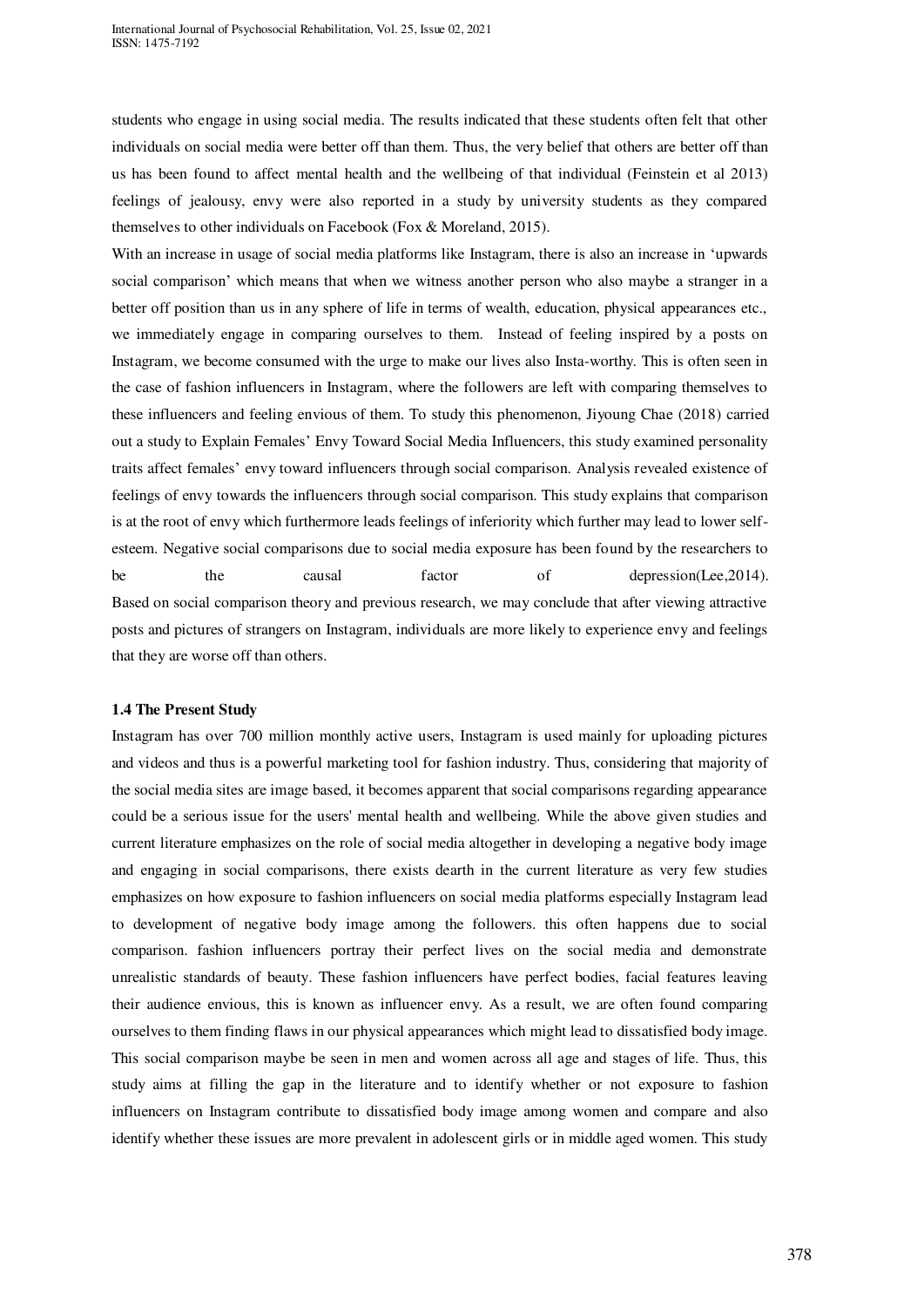is designed for both females of age group 17- 23 years of age and 35-50 years of age to study the impact of following fashion influence on Instagram on body image.

The specific research questions addressed in the current study are: Q. Does following fashion influencers on Instagram lead to influencer envy?

Q. Do followers of fashion influencers on Instagram engage in social comparison?

Q. Does following fashion influencers on Instagram and social comparison lead to dissatisfied body image?

# **Participants**

This research study employed 50 participants in all. All the participants were females of two age groups, one adolescent girls of age 17-22 and second group of middle-aged women of 35-50 years of age.

Purposive sampling was used in this study. Only those women participated in the study who had active accounts on Instagram and followed fashion influencers on Instagram. Furthermore, those who scored low on Rosenberg Self-Esteem Scale were interviewed to identify the impact of following fashion influencers on body image satisfaction.

#### **Settings**

The study was done in adolescent girls and middle-aged women of Delhi and Dehradun, India. The data was obtained both through face to face interview as well as through telephonic medium.

# **Procedure**

Data was collected from 50 women who had active accounts on social networking site: Instagram and also followed fashion influencers on the same platform. This sample included 25 adolescent girls and 25 middle-aged women. Semi-structured interview was prepared with open ended questions that focused on areas like comparison with the fashion influencers, influencer envy, body image satisfaction/dissatisfaction as a result of this comparison. The questions were prepared both in Hindi and English and were standardized. Pilot study was carried out on 10 subjects in all which included 5 adolescent girls and 5 middle aged women.

The subjects were first presented with a screening questionnaire. The screening questionnaire was a multiple type choice questionnaire that included preliminary details of the subject, whether they follow fashion influencers on Instagram and how much time they invest in the same. This was followed by Rosenberg Self-Esteem Scale which was developed by M. Rosenberg and is a self-report measure of selfesteem. Those subjects who were actively following fashion influencers on Instagram and were found low on self esteem were further interviewed.

# **Data Analysis**

Those subjects who were actively following fashion influencers on Instagram and were found low on self-esteem were interviewed. The narratives obtained from the semi- structured interviews were subjected to qualitative analysis. The narratives were recorded and then transcribed for further analysis. Analysis involved reading of the scripts a number of times and noting down the significant themes that emerged in the process. Emerging themes and titles were documented on one side of the transcript, each denoted by a key word. Next, on a separate sheet, these emerging themes were listed and connections between them was sought. The themes clustering together were identified and a master list of themes was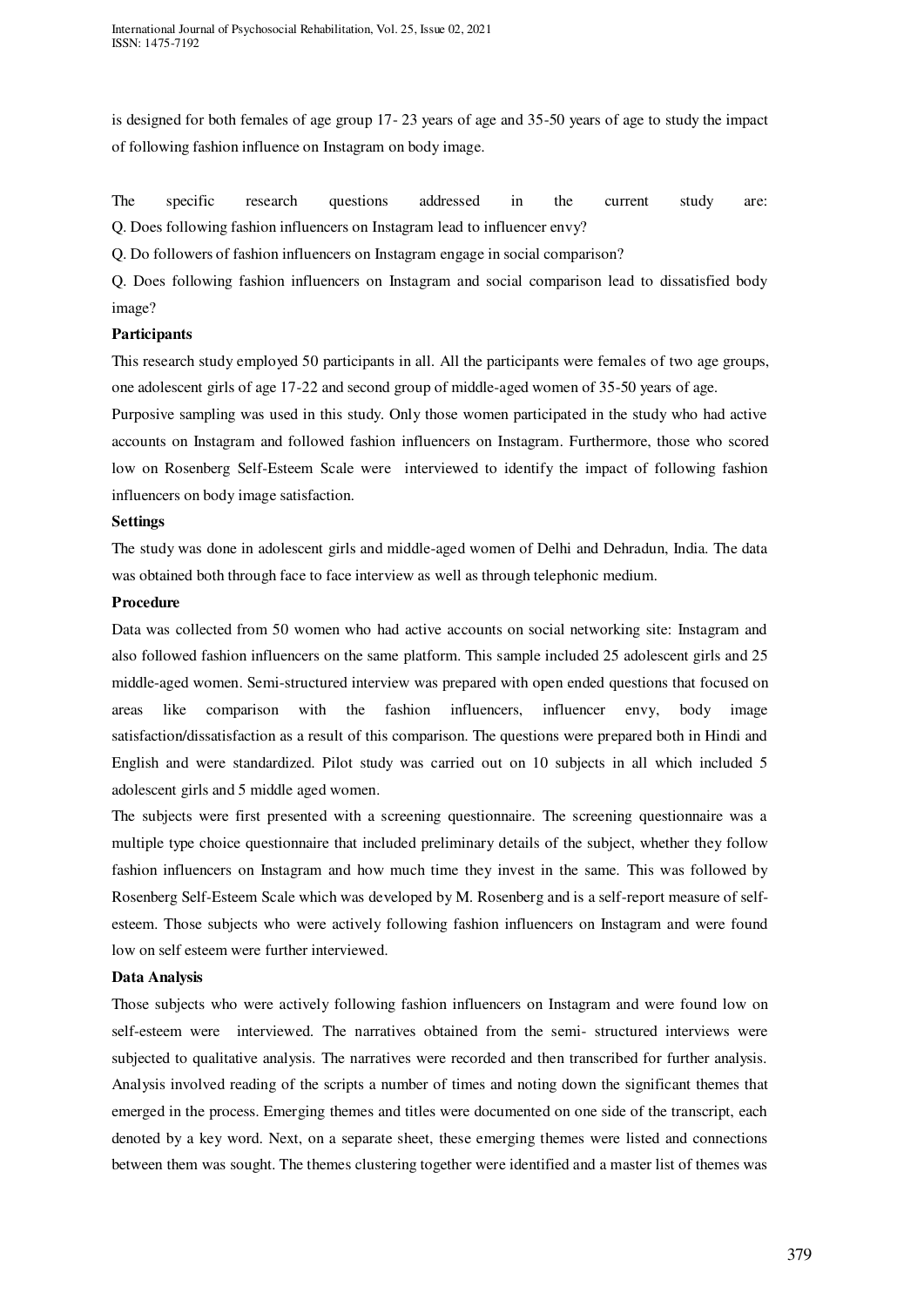produced which covered several subordinate concepts and subthemes under it. Finally, an identifier of instances was added and under each master theme, its location in the transcript was identified.

#### **Results and Discussion**

Social media has set ideal standards of body type and is further shaping our concept of beauty. The society today is consumed by images posted online. As a consequence to it, individuals are constantly tied in comparing their own life, appearance to the images posted online. Social media thus influences how we perceive or look at ourselves. The current influencer culture on social media especially on instagram is growing day by day. These social media influencers showcase their perfect lives on the social media. When an individual opens their instagram account, the first thing that pops up on their feed is a picture of a fashion influencer wearing the most expensive and beautiful a dress, having an ideal body type posing at the most exotic location or showing off their new cars. Such as exposure might make us compare our lives to theirs pushing us to be more like them. This influencer culture has brought about feelings of insecurity about our bodies and our appearances. Thus, keeping this in view, the aim of the current study was to study and explore whether following fashion influencers on Instagram lead to body image dissatisfaction among the followers. The Data was collected from 50 subjects, this sample included 25 adolescent girls and 25 middle-aged women. The data was collected in two steps. First step included screening the subjects to interview, the subjects were first presented with a screening questionnaire. The screening questionnaire was a multiple type choice questionnaire that included preliminary details of the subject, whether they follow fashion influencers on Instagram and how much time they invest in the same. This screening questionnaire also included Rosenberg Self-Esteem Scale. Those subjects who were actively following fashion influencers on Instagram and were found low on self-esteem were further interviewed to get an in-depth understanding of thoughts, emotions behaviours that accompany when one follows fashion influencers on Instagram and also understand how the same has an impact on the body image of the followers, 10 subjects, that is 5 adolescent girls and 5 middle aged women were further interviewed.

One of the most prominent theme that emerged out of the adolescent girls' interview was of shrinking self. These subjects expressed a sense of dissatisfaction, self-doubt, feelings of insecurity relating to their own self as a result of comparing their own lives to the lives of fashion influencers. All five subjects interviewed expressed bodily dissatisfaction. The subjects also stated that they became all the more aware of the flaws in their appearances when they compared themselves to the influencers. Participant 3 stated,

*"I was an obese girl during my adolescence and had a lot of acnes and still do so I always left I was ugly full of flaws and when I see these perfect posts on Instagram these bloggers put up, I feel all the more horrible about myself that I am really that ugly. These posts make me all the more aware of my flaws"*

Similarly, another adolescent girl participant stated:

*"I genuinely feel my skin and my fat stomach is not at all good enough. Because I will tell you I see these influencers carry lehenga with a short blouse in length and they look so fabulous but till date it's just been my dream and I haven't achieved it.I cannot wear cut sleeves clothes and also*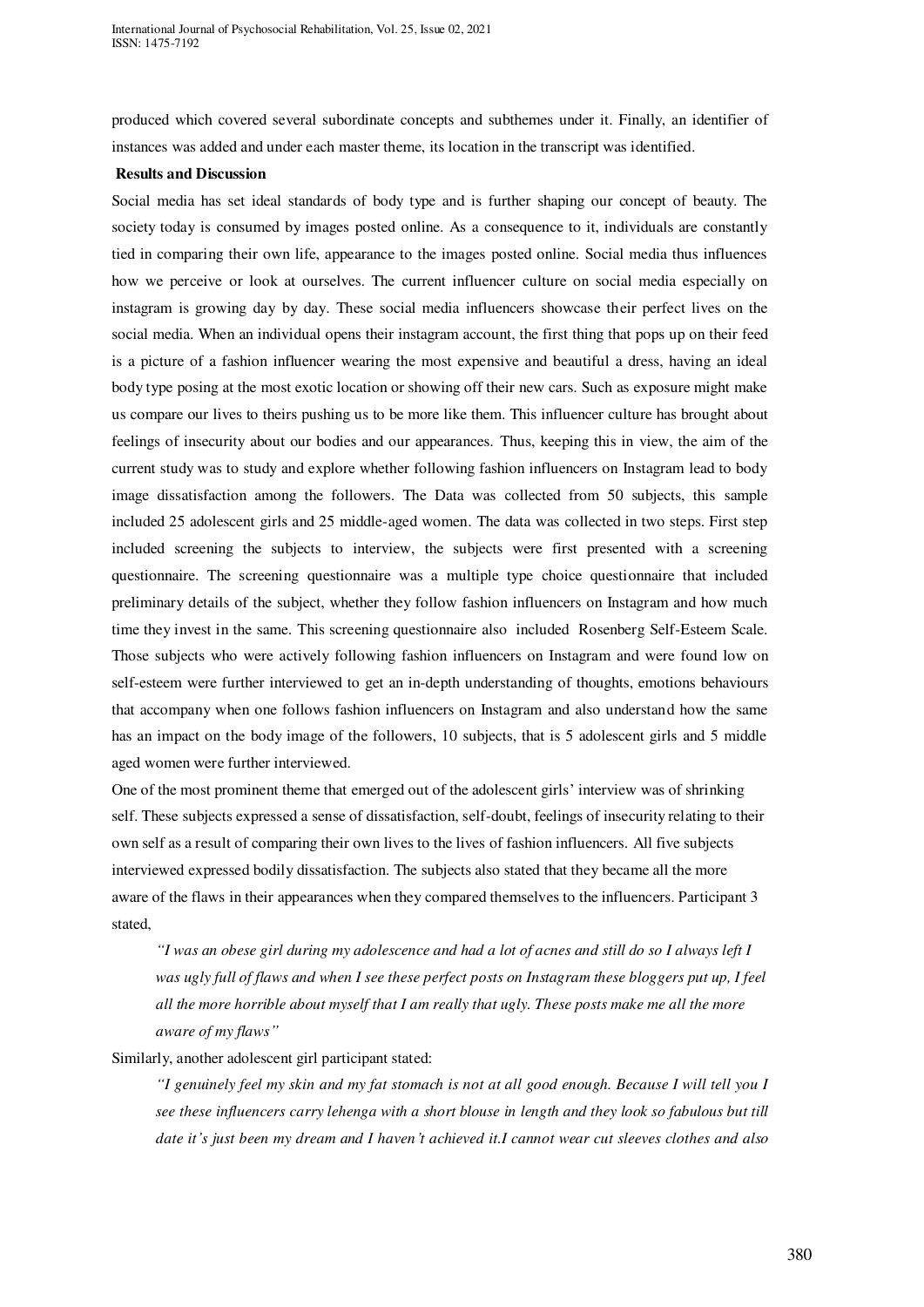*do not put my full-length pictures on social media and even at times edit my skin tone because I am not confident enough to put up unedited pictures."*

Such body dissatisfaction and reduced self-esteem was found in majority of the participants as a result of exposure and comparison to fashion influencers. These results are found to be consistent with the study carried out by Radford in 2007 which demonstrated that American women's mental health was being by the media. The study indicated that most American women were in a constant physical as well as mental battle with their weight and body image issues in order to fit in the ideal standards laid by the social media.

These adolescent girls subjects showed significantly lower self-esteem. These subjects had withdrawn themselves socially, avoided social gatherings or meeting their friends or relatives as they were highly dissatisfied with their body types and feared being judged or looked down upon. They expressed lack of confidence in themselves. Participant one stated:

*"their perfect posts make me aware of my flaws, reminds me of my body fat and acnes and makes me feel that I'm ugly not worth of wearing those beautiful clothes which also makes me avoid social gatherings. I prefer not going out and meeting people because I feel I'm ugly. I have even stopped taking selfies or getting myself clicked for the same reason."*

These subjects felt inferior to an extent that they even expressed lack of motivation or will to do anything in life. Participant 5 reported:

*I do not feel motivated at all. Rather I feel demotivated. I just feel they have the perfect bodies I can never achieve"*

From the above narratives from the participants, it can be noted that their sense of self had shrunk as a result of exposure to fashion influencers. These subjects felt dissatisfied, inferior, insecure and not good enough.

The subjects were not just found to be bodily dissatisfied, but also expressed negative emotions of covetousness and lack of self worth. Participant 2 reported:

*"If I talk about current situation I feel like I'm not at all good enough if I compare myself to them. Because I think they are much more intelligent, creative and smart and have such amazing ideas to what they are doing. And, here I am still finding out what to still finding out what to do next. And, trust me this feeling goes through my mind almost every time I scroll and see them travelling, working and best part, making money out of it."*

*"Because they have this Instagram perfect lives, are rich, travel everywhere, have bodies that can pull off all clothes. And I do not which makes me feel why them and not me? Why do I not have all that."*

These results were found consistent with the study carried out by Jiyoung Chae (2018) to Explain Females' Envy Toward Social Media Influencers, this study examined personality traits affect females' envy toward influencers through social comparison. Analysis revealed existence of feelings of envy towards the influencers through social comparison. This study explains that comparison is at the root of envy which furthermore leads feelings of inferiority which further may lead to lower self-esteem.

According to Social comparison theory, a person determines his own worth social and personal based on their comparison with other individuals as how they perceive themselves as better or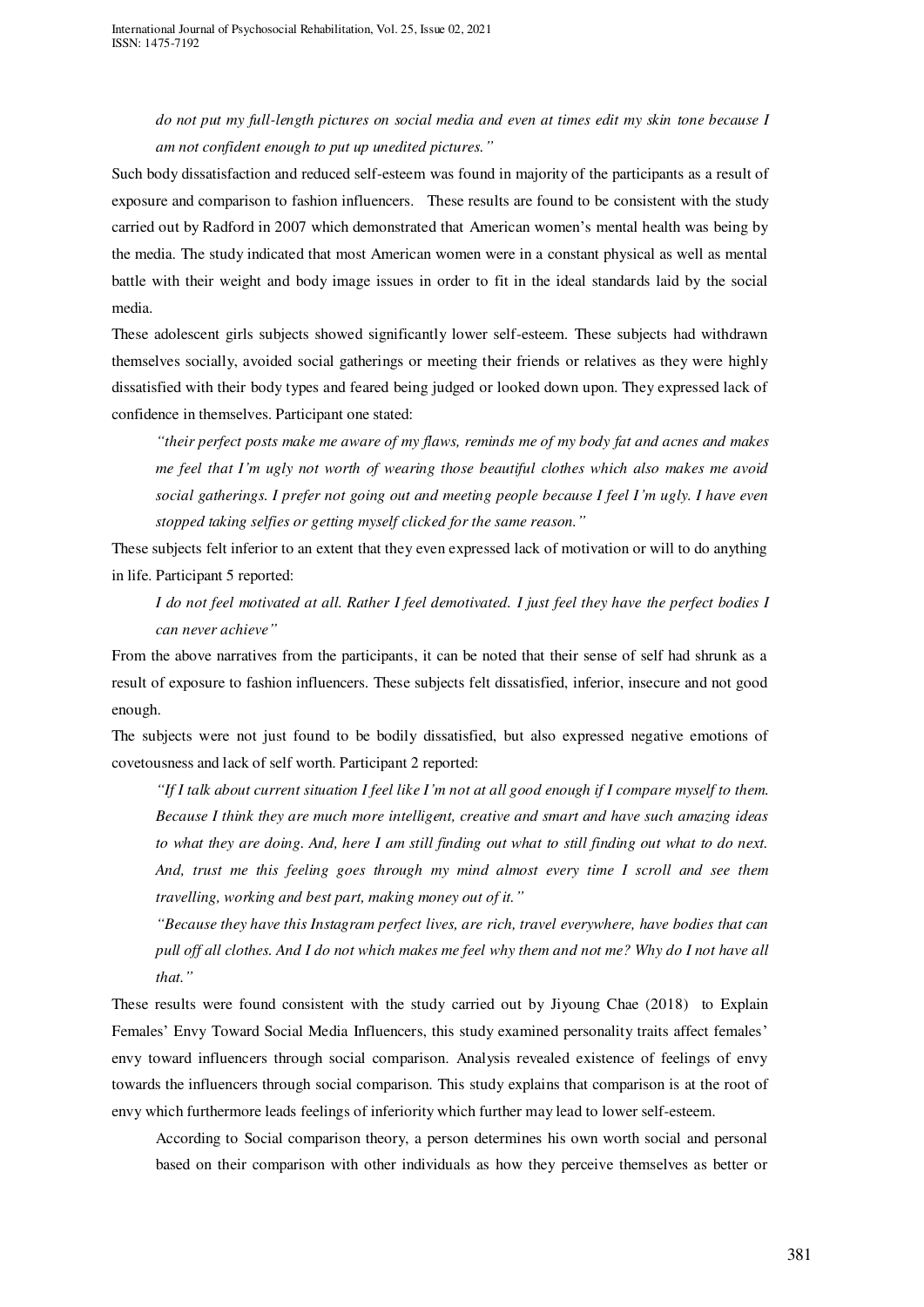worse than others. This comparison has been found to develop feelings of judgement, biasness, competition, jealousy, and even development of superior or inferior attitudes. These negative emotions arise especially when we engage in upward comparison. These tendencies are not just found in humans but even in apes. In a classical study done at Emory University by Frans de Waal, it was found that the monkeys were contended till the time they were exchanging stones for cucumber. However, when the other monkeys began to get grapes instead, the monkeys getting cucumber began to express anger. This suggests our tendency to engage in upward comparison and largely being affected by the same.

However, the subjects did not just display negative emotions as a consequence of exposure to fashion influencers. Some even expressed positive emotions of admiration, inspiration and motivation. They felt motivated to do better in life and achieve greater heights after seeing these influencers do well in life. Participant 1 stated:

*"I do feel motivated that I should also work hard to have what they've achieved working so hard and then have come to this point in life I feel when they can achieve then even I can. Even I can carry and pull off clothes if I just lose a little weight."* 

Another participant also reported:

*"Admiring how soon they've come to boom and stuff like that..their lifestyle is kind of systematic and inspiring. Like, I agree there is a hard work on weekdays like they get up early work hard and I really feel that they are you lucky on weekends they party at the most happening places with such good company"*

Thus, there were not just negative consequences of following fashion influencers but some participants found the content of these influencers as uplifting and motivating.

Comparison is a human nature and this tendency exists throughout our lifespan. Thus, comparison affects everyone, young as well as the adults. The results show that middle aged woman were found to be comparing themselves more to these fashion influencers than adolescent girls and as a consequence, they were found bodily dissatisfied too. These middle ages women felt inferior, under confident as a result of exposure to these fashion influencers. One of the middle aged participants reported: *"their skin, their bodies it all makes me feel so jealous and insecure of the way I look. I cannot wear skirts now because of my thigh fat, cannot wear so many clothes because of who I have become.. fat and got these wrinkles. "*

Whereas another participant reported:

*I become conscious while wearing certain type of clothes because I feel maybe I do not have the body to wear them or I am not even in that age like cropped shirts or tops."*

Just like the adolescent subjects, middle aged women subjects too expressed jealousy towards the fashion influencers and desired to have a life like theirs. However, these middle aged women also expressed repentance for not taking care of their bodies and expressed a strong desire to have a body like the influencers. One of the participants reported:

*"*When *I see influencers on Instagram even of my age, they look so good, they have maintained themselves and invested so much money in looking the way they look, which I couldn't."* Similarly, another subject stated*,*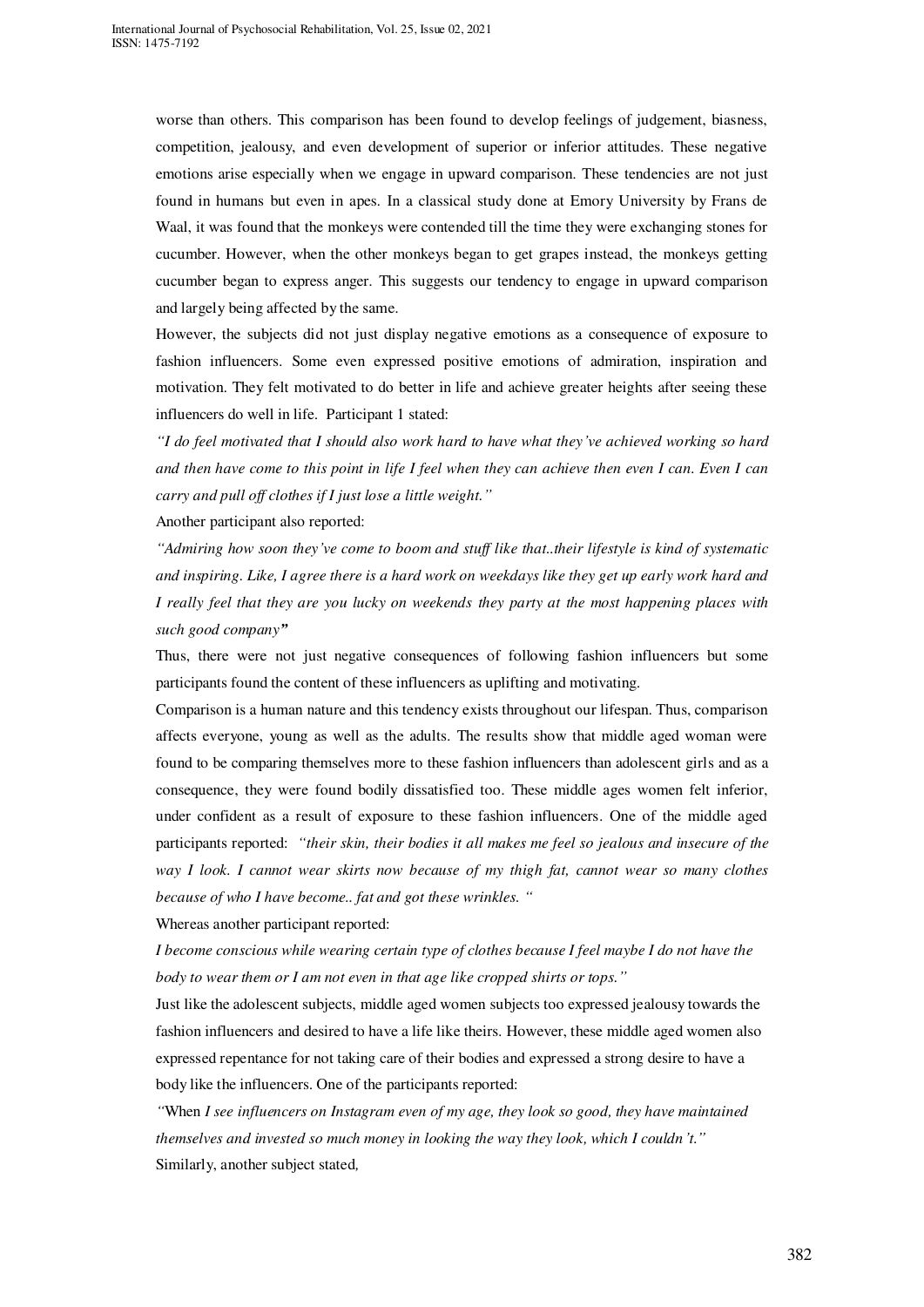*"Had I taken more care about my body especially after giving birth, even I would have looked younger today"*

This also suggests how these women became aware of the flaws in their appearances as a result of exposure and comparison to the fashion influencers.

Unfortunately, a few women projected their repentance and unfulfilled desire of having a particular body type onto their children. One of the subjects reported:

*"not just motivated to be fit myself but I also take extra care of my children, ensuring they eat right, wear good clothes that are in trend, workout so that they continue to look flawless even at 40."*

This demonstrates the pressure social media and fashion influencers have created for attaining a desirable body type.

The middle aged women also expressed their fears of being judged by the society for wearing particular type of clothes and stated how the influencers were free from these judgments.

*"They are not judged for anything they wear, here I wear anything above the knee length I am frowned upon by everyone as if there is an age attached to types of clothes to be worn at a particular age. They are free from these societal judgements."*

However, just like the adolescent girls subjects, the middle ages women too expressed positive effects of following these fashion influencers. These women felt more motivated to be fit and attain their goals in life and also felt that they were updated about latest trends, fashion types as a result of following these fashion influencers.

While, from the above results it can be concluded that following fashion influencers on Instagram leads to body image dissatisfaction among the followers of these fashion influencers. However, the middle aged women had found healthy mechanisms to cope with these negative emotions. They expressed that they invested their time and energy focusing on their own growth, career and looking after their children and families. Partcipant 6 reported; *"I also feel that at this age it is not body or beauty but career and family life too. So I divert all my attention and energy their and if not with the way I look, I am satisfied with my career and family life"*

From the above obtained results it can be concluded there is an ongoing interference of social media especially Instagram in our daily lives. Following fashion influencers on the same platform has been found to have an impact on the followers in various ways, while it can be detrimental for the mental health and well-being of the followers leading to body image dissatisfaction, shrinking of self, feelings of lack of self-worth, demotivated, social withdrawal, feelings of jealousy, inferiority, lack of confidence on the other hand, following these fashion influencers can also have a positive impact on their followers as it is found to develop motivation, inspiration among their followers and help making the followers aware and updated about latest trends. However, these results cannot be generalized as these results are based on small sample of 50 subjects belonging to varied socio-economic backgrounds.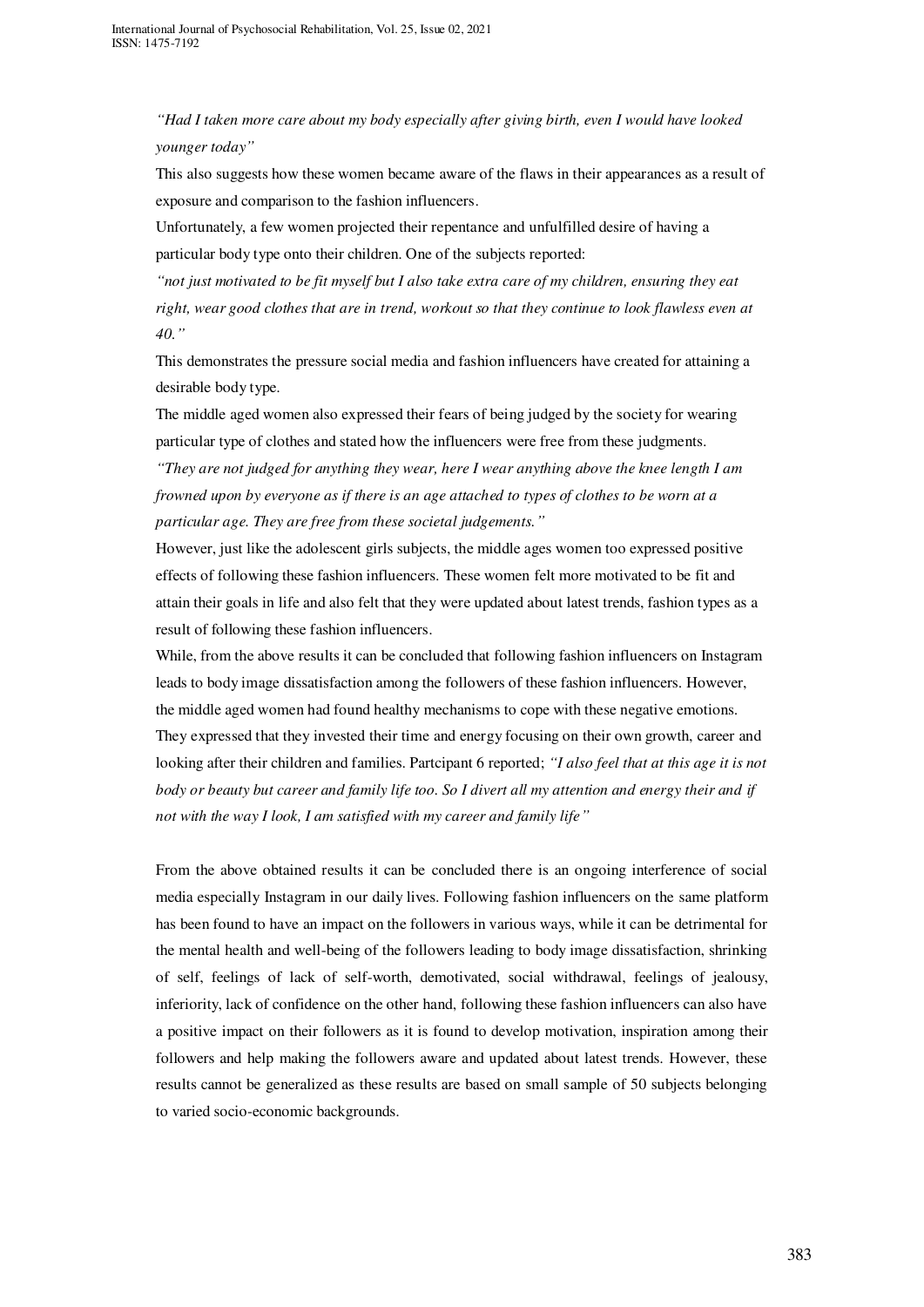International Journal of Psychosocial Rehabilitation, Vol. 25, Issue 02, 2021 ISSN: 1475-7192

#### **SUGGESTION**

Social media is a wonderful platform to be updated and to connect with people, it can also be damaging to our mental health if we don't keep a tab on content one consumes and follows. According to a research by a United Kingdom based magazine, *Stylist,* 33% of the women were found following fashion influencers even when the exposure to these fashion influencers made them feel miserable about themselves. We can prevent from comparing ourselves to fashion influencers and feel dissatisfied by the following steps:

Firstly, it is crucial to reduce the time spent on social media. This also includes avoiding looking at profiles of people that trigger comparison amongst us. Secondly, one must constantly remind themselves that social media does not convey to us the entire story. What people upload on social media is an edited version of their lives that they want to show to others. Thirdly, one must disconnect from social media once a while and live more in the real world. Finally, concentrate on your own identity, figure out your potentials and what makes you stand out. This will boost confidence and prevent us from comparing ourselves to others.

#### **Ethics**

This research study was designed in a way to safeguard the confidentiality and informed consent of the participants. Precautions were taken to ensure that no harm was done to the participants. All participants were informed of the voluntary nature of their participation and were free to withdraw at any point.

# **Conflict of Interest**

The authors declare no conflict of interest.

#### **References:**

Appel, H., Crusius, J., & Gerlach, A. L. (2015). Social comparison, envy, and depression on Facebook: A study looking at the effects of high comparison standards on depressed individuals. Journal of Social and Clinical Psychology, 34, 277–289

Appel, H., Gerlach, A. L., & Crusius, J. (2016). The interplay between Facebook use, social comparison, envy, and depression. Current Opinion in Psychology, 9, 44–49.

Chou, H. T. G., & Edge, N. (2012). "They are happier and having better lives than I am": The impact of using Facebook on perceptions of others' lives.Cyberpsychology, Behavior, and Social Networking, 15, 117–121. doi:10.1089/cyber.2011.0324

Clark, L., & Tiggeman, M. (2006) Appearance Culture in Nine- to 12-Year-Old Girls: Media and Peer Influences on Body Dissatisfaction. Social Development: Vol. 15, Issue 4, 628–643.

Cory, A.L., & Burns, S.R. (2007). What did she say? An examination of the influence of conversation and media exposure on participant's body objectification and anxiety. Psi Chi Journal of Undergraduate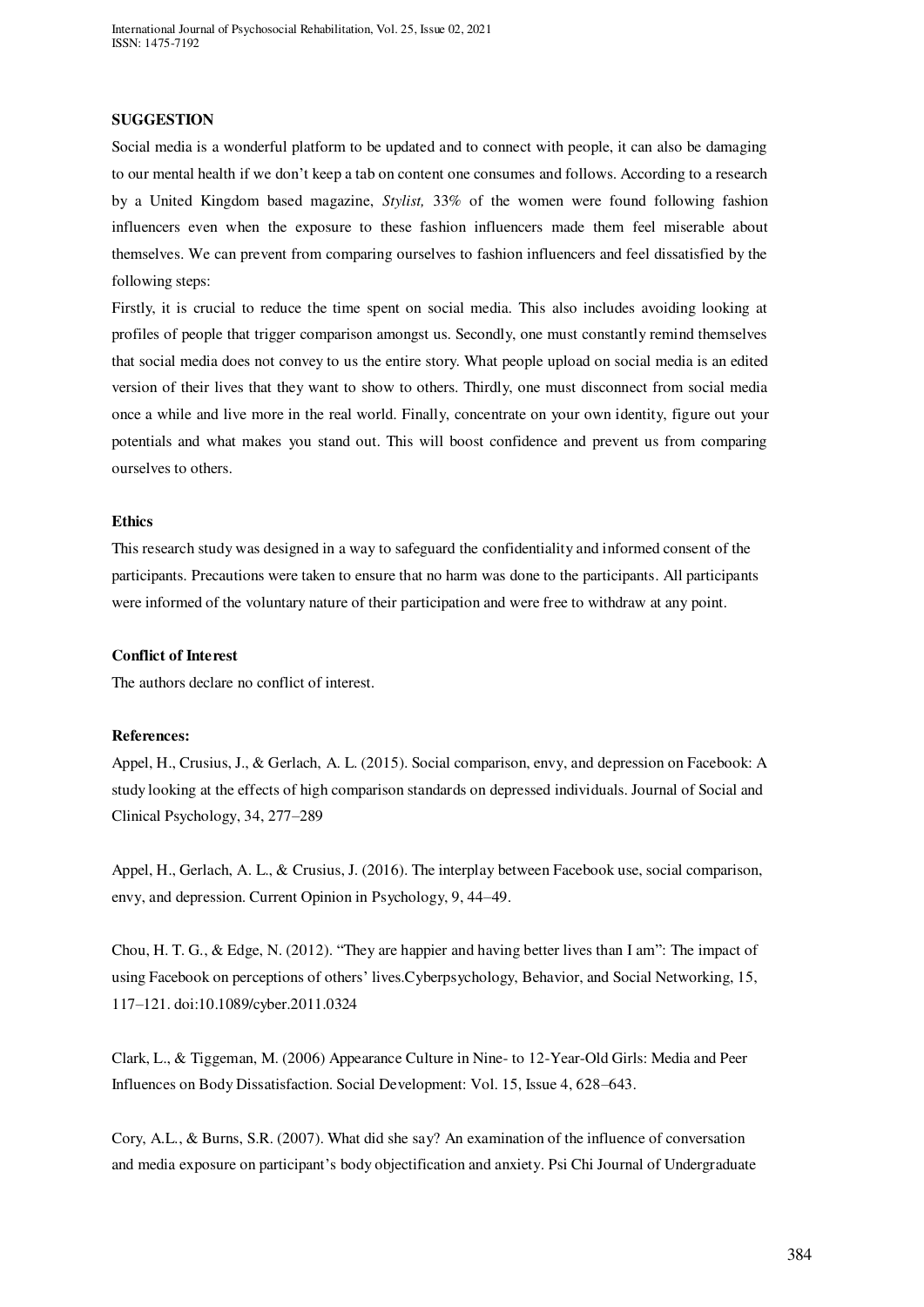Research. 12(3), 97-103.

Cusumano, D. L., & Thompson, J. K. (1997). Body image and body shape ideals in magazines: Exposure, awareness, and internalization. Sex roles,37(9), 701-721

Dijkstra, P., Gibbons, F. X., & Buunk, A. P. (2010). Social comparison theory. In J. E. Maddux & J. Price Tangney (Eds.), Social psychological foundations of clinical psychology (pp. 195–211). New York, NY: Guilford Press.

Fardouly, J., Diedrichs, P. C., Vartanian, L. R., & Halliwell, E. (2015). Social comparisons on social media: The impact of Facebook on young women's body image concerns and mood. Body Image, 13, 38–45.

Festinger, L. (1954). "A Theory of Social Comparison Processes," Human Relations, 7, 117- 40.

Fox, J., & Moreland, J. J. (2015). The dark side of social networking sites: An exploration of the relational and psychological stressors associated with Facebook use and affordances. Computers in Human Behavior, 2008 Behavior, 2008 Behavior, 2008 Behavior, 2008 Behavior, 2008 Behavior, 2008 Behavior, 2008

Furnham, A., Badmin, N., & Sneade, I. (2002). Body image dissatisfaction: gender differences in eating attitudes, self-esteem and reasons for exercising. The Journal of psychology, 136 (6), 581-596

Grabe, S., Ward, L. M., and Hyde, J. S. (2008). The role of the media in body image concerns among women: A meta-analysis of experimental and correlational studies. Psychological Bulletin, 134(3), 460- 476.

Groesz, L.M., Levine, M.P., and Murnen, S.K. (2002). The effect of experimental presentation of thin media images on body satisfaction: A meta-analytic review. International Journal of Eating Disorders,  $31,$  1–16.

Grogn, S., & Richards, H. (2002). Body image focus groups with boys and men. Men and masculinities,  $4(3)$ , 219-232.

Haferkamp, N., & Krämer, N. C. (2011). Social comparison 2.0: Examining the effects of online profile on social-networking sites. Cyberpsychology, Behavior, and Social Networking, 14, 309–314.

Harris, S. (2017). What is an influencer? Vogue. [www.vogue.co.uk/article/what-is-an-influencer](http://www.vogue.co.uk/article/what-is-an-influencer)

Jiyoung Chae (2018) Explaining Females' Envy Toward Social Media Influencers, Media Psychology, 21:2, 246-262, DOI:10.1080/15213269.2017.1328312